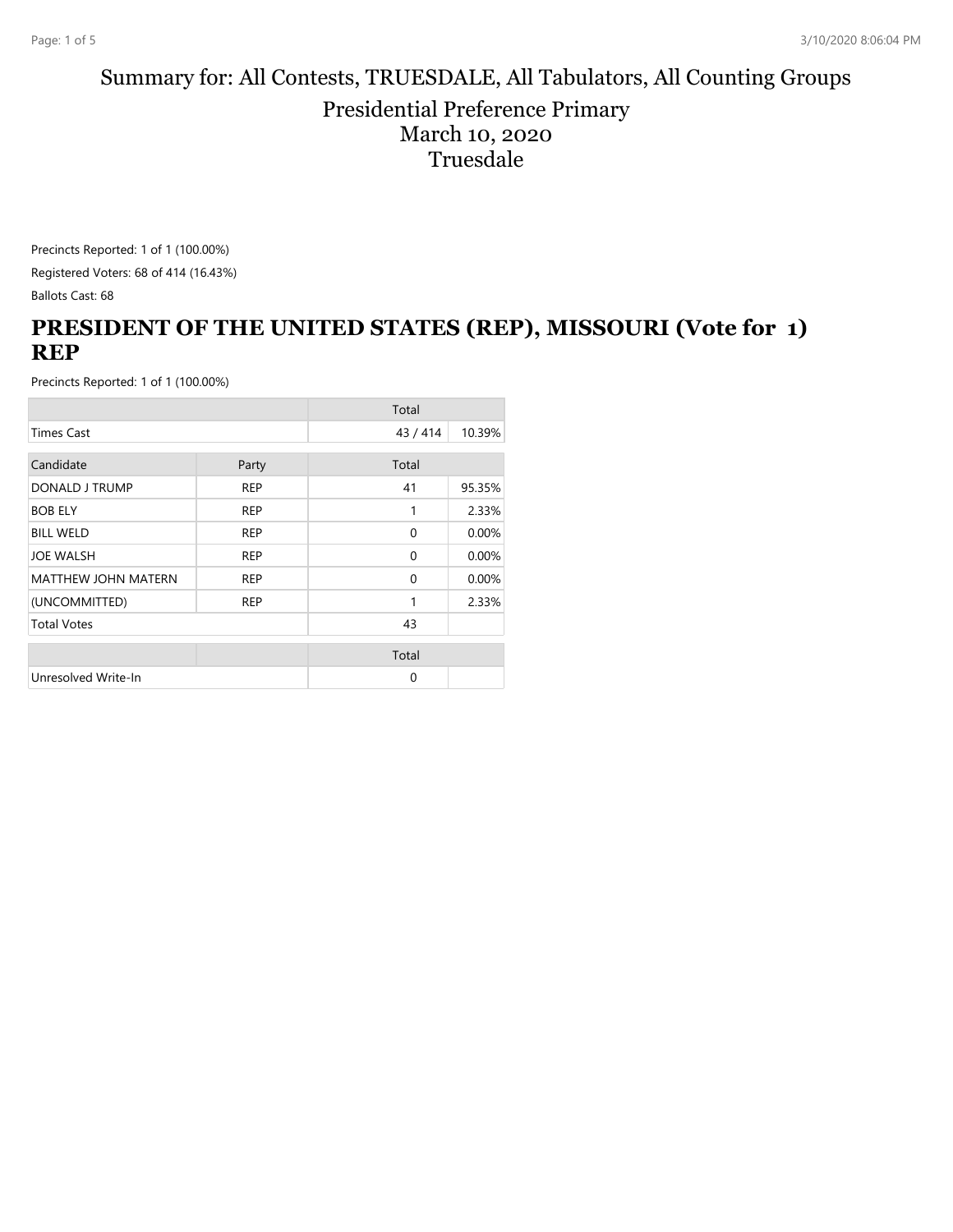# **PRESIDENT OF THE UNITED STATES (DEM), MISSOURI (Vote for 1) DEM**

|                            |            | Total        |          |
|----------------------------|------------|--------------|----------|
| <b>Times Cast</b>          |            | 24 / 414     | 5.80%    |
| Candidate                  | Party      | Total        |          |
| <b>AMY KLOBUCHAR</b>       | <b>DEM</b> | $\Omega$     | 0.00%    |
| TOM STEYER                 | DEM        | 0            | 0.00%    |
| <b>TULSI GABBARD</b>       | <b>DEM</b> | $\Omega$     | 0.00%    |
| LEONARD J. STEINMAN II     | DEM        | 0            | $0.00\%$ |
| <b>CORY BOOKER</b>         | <b>DEM</b> | $\Omega$     | 0.00%    |
| JOSEPH R. BIDEN            | <b>DEM</b> | 13           | 56.52%   |
| ELIZABETH WARREN           | DEM        | 0            | $0.00\%$ |
| PETE BUTTIGIEG             | <b>DEM</b> | 0            | 0.00%    |
| <b>BERNIE SANDERS</b>      | DEM        | 10           | 43.48%   |
| <b>VELMA STEINMAN</b>      | <b>DEM</b> | $\mathbf{0}$ | $0.00\%$ |
| <b>HENRY HEWES</b>         | DEM        | 0            | $0.00\%$ |
| <b>ANDREW YANG</b>         | DEM        | 0            | 0.00%    |
| ROQUE DE LA FUENTE         | DEM        | 0            | $0.00\%$ |
| JOHN K. DELANEY            | <b>DEM</b> | 0            | 0.00%    |
| <b>JULIAN CASTRO</b>       | <b>DEM</b> | 0            | 0.00%    |
| <b>DEVAL PATRICK</b>       | <b>DEM</b> | $\Omega$     | 0.00%    |
| <b>MARIANNE WILLIAMSON</b> | <b>DEM</b> | $\Omega$     | 0.00%    |
| <b>MICHAEL BENNET</b>      | DEM        | 0            | 0.00%    |
| MICHAEL R. BLOOMBERG       | DEM        | 0            | $0.00\%$ |
| <b>STEVE BURKE</b>         | DEM        | 0            | $0.00\%$ |
| <b>ROBBY WELLS</b>         | <b>DEM</b> | 0            | 0.00%    |
| WILLIAM C. (BILL) HAAS     | <b>DEM</b> | 0            | $0.00\%$ |
| (UNCOMMITTED)              | <b>DEM</b> | 0            | 0.00%    |
| <b>Total Votes</b>         |            | 23           |          |
|                            |            | Total        |          |
| Unresolved Write-In        |            | 0            |          |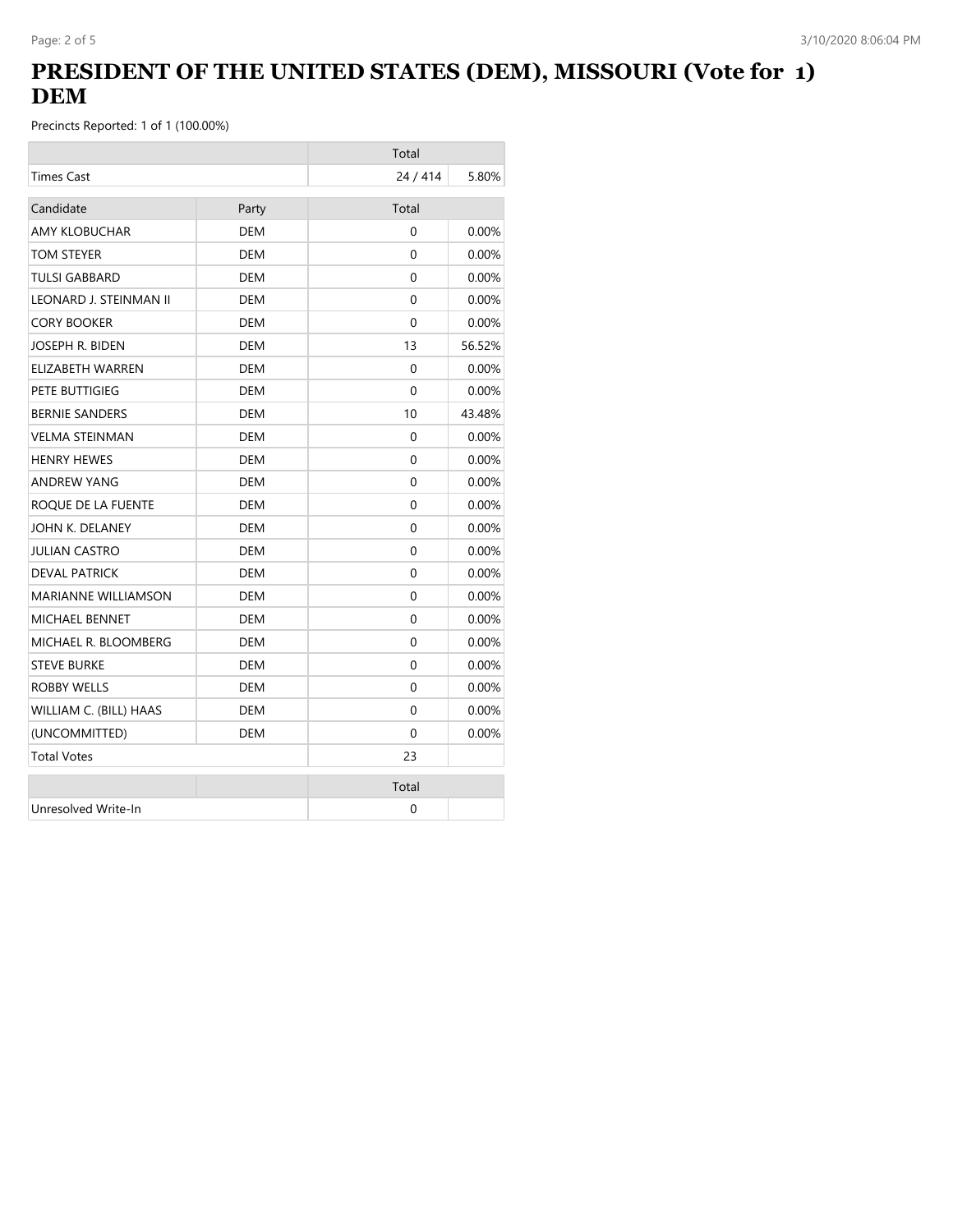# **PRESIDENT OF THE UNITED STATES (LIB), MISSOURI (Vote for 1) LIB**

|                         |       | Total    |       |
|-------------------------|-------|----------|-------|
| <b>Times Cast</b>       |       | 0/414    | 0.00% |
| Candidate               | Party | Total    |       |
| <b>JACOB HORNBERGER</b> | LIB.  | 0        | N/A   |
| (UNCOMMITTED)           | LIB   | $\Omega$ | N/A   |
| <b>Total Votes</b>      |       | 0        |       |
|                         |       | Total    |       |
| Unresolved Write-In     |       | 0        |       |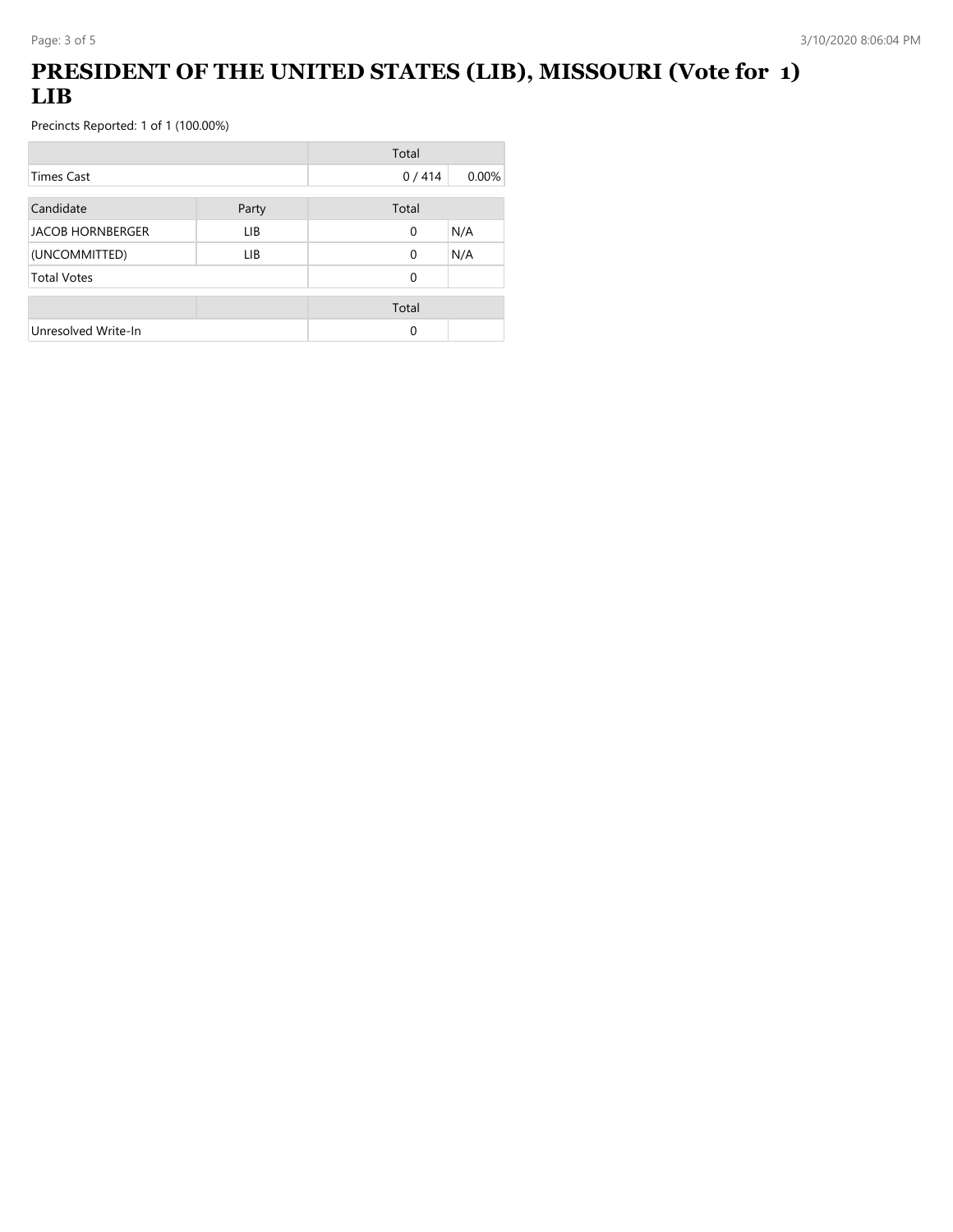## **PRESIDENT OF THE UNITED STATES (GRN), MISSOURI (Vote for 1) GREEN**

|                      |       | Total        |       |
|----------------------|-------|--------------|-------|
| <b>Times Cast</b>    |       | 0/414        | 0.00% |
| Candidate            | Party | Total        |       |
| <b>HOWIE HAWKINS</b> | GREEN | $\mathbf{0}$ | N/A   |
| DARIO HUNTER         | GREEN | $\Omega$     | N/A   |
| <b>DAVID ROLDE</b>   | GREEN | $\mathbf{0}$ | N/A   |
| (UNCOMMITTED)        | GREEN | $\Omega$     | N/A   |
| <b>Total Votes</b>   |       | $\Omega$     |       |
|                      |       | Total        |       |
| Unresolved Write-In  |       | 0            |       |